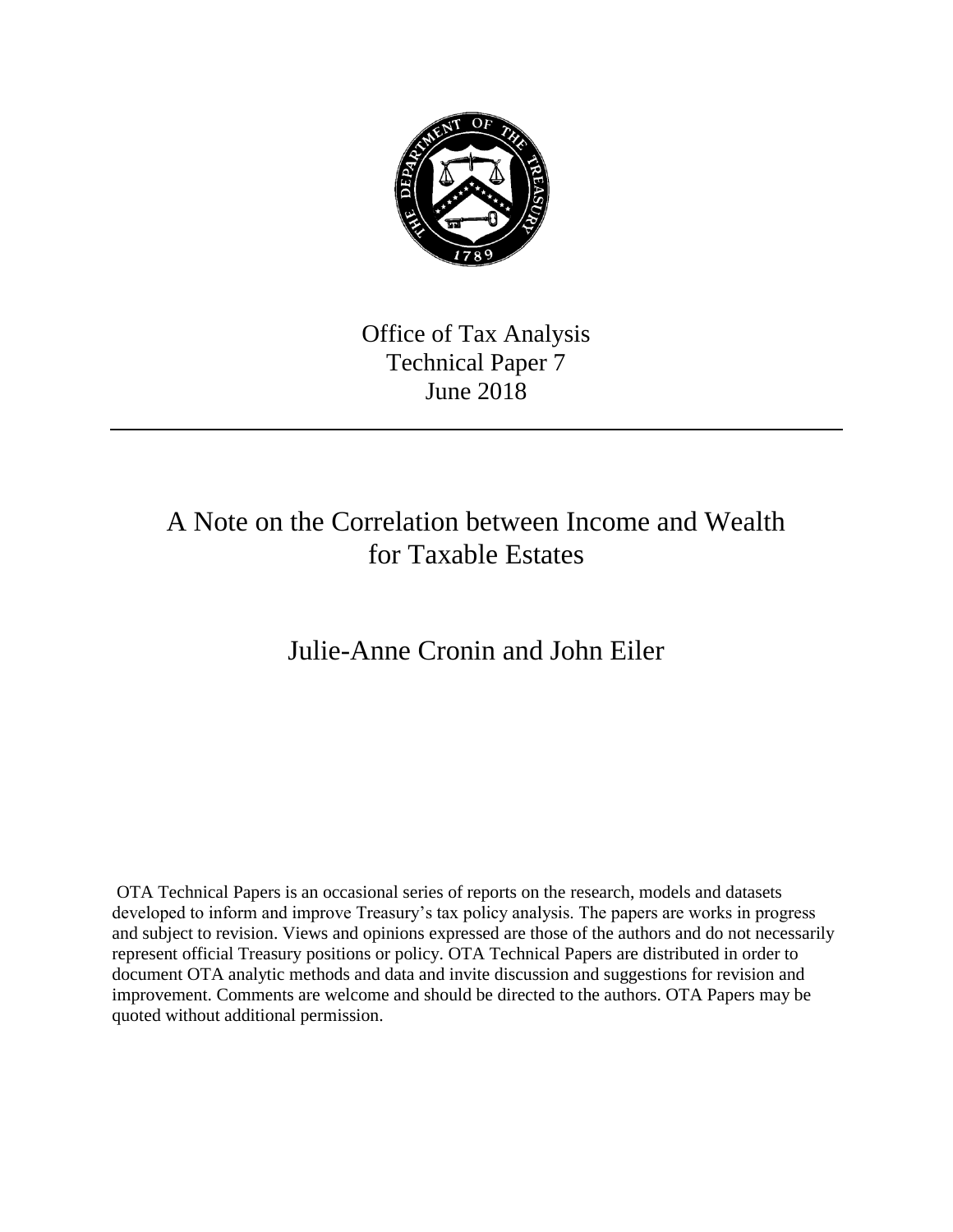### **<sup>1</sup> A Note on the Correlation between Income and Wealth for Taxable Estates**

#### OTA Technical Paper

By Julie-Anne Cronin and John Eiler

Treasury's Office of Tax Analysis (OTA) includes all federal taxes in its distribution tables.<sup>2</sup> Most federal taxes are based on current income or current consumption and Treasury's distribution tables use current year cash income to rank families. The estate tax however is based on wealth which may be accumulated over many years. This paper explores to what extent distribution tables that rank families based on a single year's income properly rank the burden of a tax based on wealth.

We consider the 2011 estate tax, a year when only estates valued at more than \$5 million were taxable. The high exemption level restricts estate tax burdens to families in the top 1% of the wealth distribution<sup>3</sup> but there are a few reasons why these families may not rank as highly in a distribution based on income: 1) The income measure used in Treasury distribution tables is from a single year whereas wealth may accrue over many years; 2) Treasury uses income in the year prior to death to estimate a decedent's family income and the year prior to death may be relatively low if income depends on the decedent's health and health is compromised in the year prior to death; and 3) Treasury's measure of income excludes accrued but unrealized income which may be a significant source of income for the very wealthy.<sup>4</sup>

To evaluate the relationship between income and wealth for high wealth decedents, we link taxable estate tax returns (estates valued at more than \$5 million) for decedents who died in 2011 to the reported income of the decedent in the 14 years preceding death. The longer period allows us to consider more years of income, any one of which may contribute to the size of the estate in 2011, and to consider years in which the decedent was likely to be healthier than in the year prior to death. We find a correlation between income in the year prior to death and wealth at death but a higher correlation between income 5 years prior to death and wealth at death. We also find that the great majority (96 percent) of the 2011 estate tax burden is paid by decedents with at least one year of income over \$500,000 (2010 income levels) in the 14 years prior to death and 86 percent of the 2011 estate tax burden is paid by decedents with at least one year of income over \$1 million (2010 income levels) in 14 years prior to death.

<sup>&</sup>lt;sup>1</sup> Paper presented at

 $2^2$  See the Office of Tax Analysis, Department of the Treasury's Resource Center for current distribution tables. (https://www.treasury.gov/resource-center/tax-policy/Pages/Tax-Analysis-and-Research.aspx)<br><sup>3</sup> Authors' calculations from the 2010 Survey of Consumer Finances. The cut off for being in the top 1 percent of

the wealth distribution is approximately \$7.3 million.

<sup>&</sup>lt;sup>4</sup> Using data from estate tax returns filed in 2007 linked to income tax returns from 2002 to 2006, Bourne et. al.; https://www.irs.gov/pub/irs-soi/estatestaxbourne.pdf) find that the realized return for capital for estate tax files was typically less than 5 percent.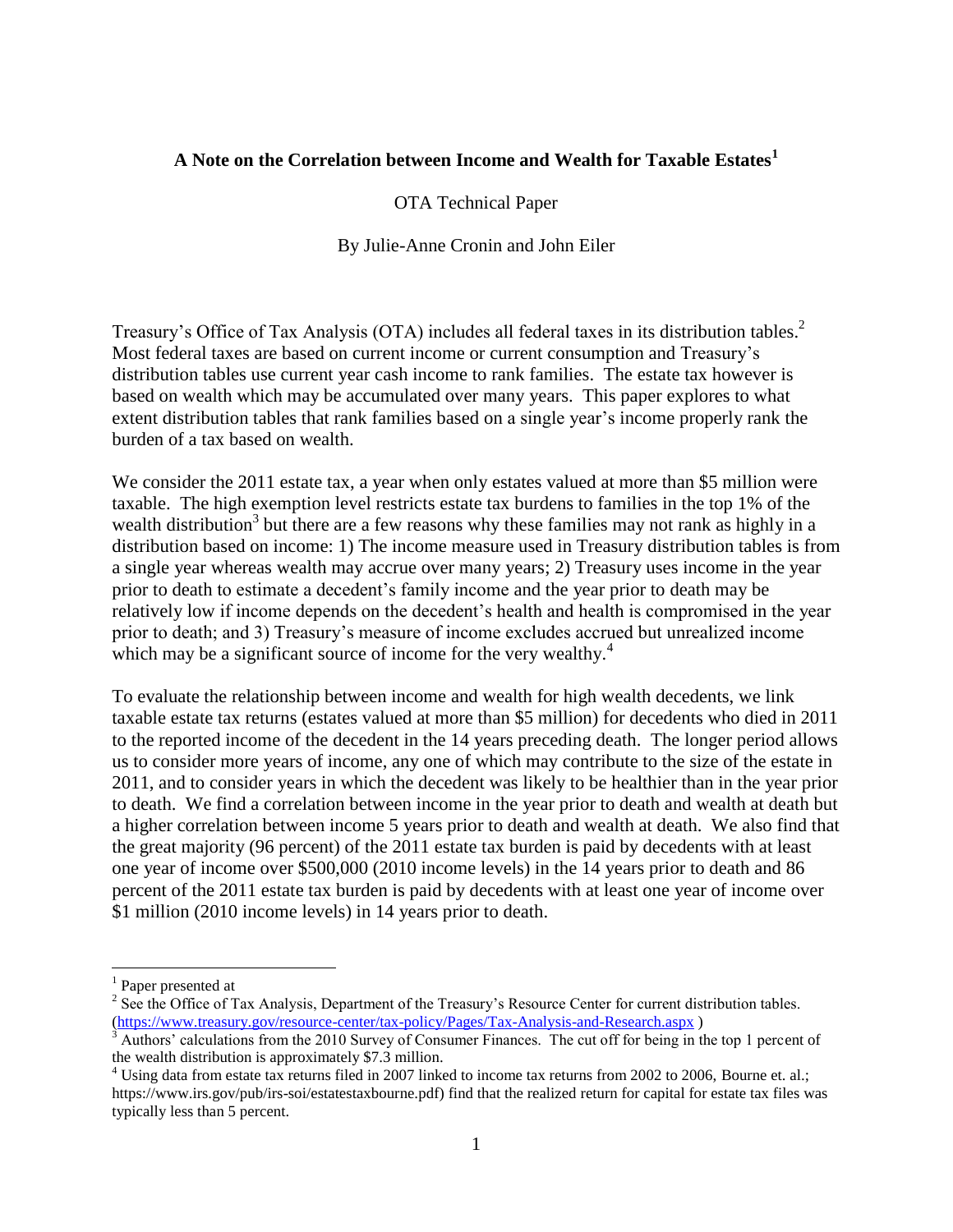#### Estate Tax Law in Brief

In general, the estate tax is imposed on the fair market value of all assets owned by a decedent or in which the decedent had an interest at the date of death. The total value of these items is the gross estate. Certain deductions are then allowed to arrive at the taxable estate. Allowable deductions include mortgages and other debts, and the value of property passing to surviving spouses and qualified charities.<sup>5</sup> The taxable estate plus any taxable gifts made by the decedent after 1976 is then subject to an estate tax rate to arrive at the tentative estate tax. In 2011 the estate tax rate was 35 percent. The estate is then credited with any tax paid on taxable gifts and is allowed a unified credit. In 2011, the unified credit corresponded with an exemption level of \$5 million. $6$ 

#### **Methodology**

We attempt to match all taxable estates for decedents who died in 2011 to individual income tax returns filed by those decedents (as either a primary or secondary filer) between 1997 and 2010. We drop any decedents for whom we cannot find a tax return in more than two years (less than one percent of all taxable estates). For decedents missing one or two years of income tax returns, we take an average income between the two missing years. For the remainder of the note, we refer only to the 4,138 decedents included in this study.

Only 16 percent of decedents in this study filed a joint income tax return (were married) in 2010. In contrast 58 percent filed a joint income tax return (were married) in 1997. This is not surprising since we are only including decedents with taxable estates and the estate tax allows for an unlimited spousal deduction. In our distributions that follow, we show tables and figures with and without an income adjustment for marital status. In the tables and figures with an adjustment ("A" tables and figures), income has been divided by 1.4 in the years during which the decedent was married. This is Treasury's standard family size adjustment for a 2 person family. It allows us to better rank families of different sizes in the same table by recognizing that larger families require more resources to achieve the same level of well-being but that families benefit from economies of scale.<sup>7</sup>

 $<sup>5</sup>$  For a complete description of deductions and limitations for decedents dying in 2011 see Instructions for Internal</sup> Revenue Service Form 706 (Rev. August 2011), United States Estate Tax Return. [\(https://www.irs.gov/pub/irs](https://www.irs.gov/pub/irs-prior/i706--2011.pdf)[prior/i706--2011.pdf](https://www.irs.gov/pub/irs-prior/i706--2011.pdf) )

 $\overline{6}$  Estate tax rates and exemptions have changed a number of times since 2000. The Economic Growth and Tax Relief Reconciliation Act of 2001 (EGTRRA) phased out the estate tax by gradually lowering the top estate tax rate from 55 percent in 2000 to 45 percent in 2009 and by gradually increasing the exemption amount from \$500,000 in 2000 to \$3.5 million dollars in 2009. EGTRRA repealed the estate tax effective for tax year 2010, and replaced the estate tax with carryover basis for high-wealth families. The Tax Relief, Unemployment Insurance Reauthorization, and Job Creation Act of 2010 set an estate tax rate of 35 percent with a \$5 million

exemption (indexed for inflation). The Tax Cut and Jobs Act of 2017 doubled the estate tax exemption.

 2013 for further detail on Treasury's family size adjustments). <sup>7</sup> Ranking families without adjusting for size implicitly assumes that families benefit from perfect returns to scale; a family of 5 is as well off as a family of 1 with the same level of income. Adjusting for size by dividing by the number of people in the family assumes there is no returns to scale from living within a family (see Cronin et. al.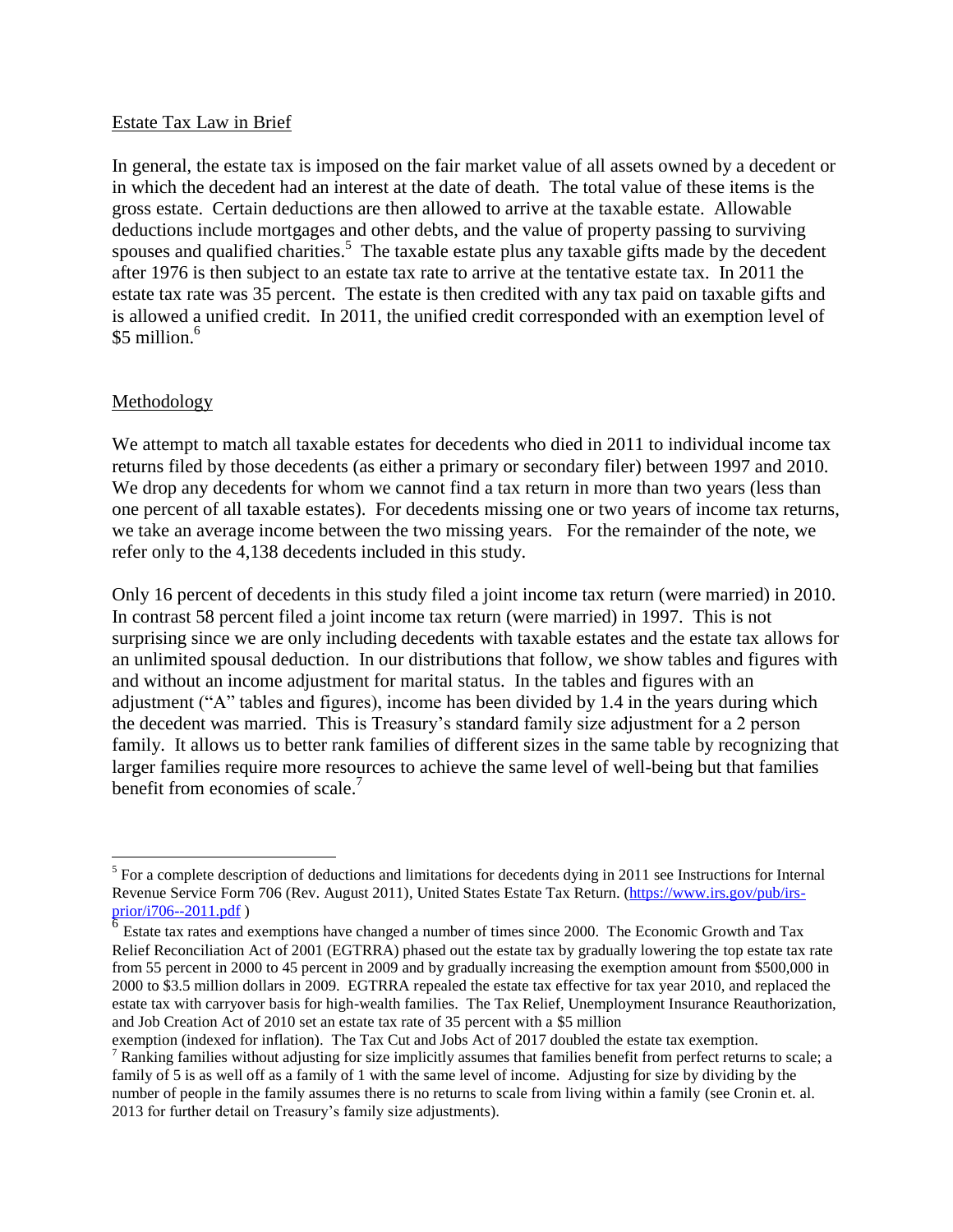OTA's distribution tables use cash income to rank families. Cash income consists of AGI plus tax exempt interest, nontaxable fringe benefits (e.g. employer sponsored health insurance), and government transfers (e.g. nontaxable social security benefits and welfare payments). Employer contributions for payroll taxes and the federal corporate income tax are also added to place cash on a pre-tax basis. Many of these components require imputations. For this note, we use a narrower definition of income, AGI plus tax exempt interest. This definition will capture most of cash income for higher income taxpayers.

Neither cash income, nor our narrower definition of AGI plus tax exempt interest, will capture an economic or Haigs-Simons definition of income as current income plus changes in wealth. A Haig's Simons definition is particularly relevant for wealthy taxpayers since much of their economic income may be accrued but unrealized. To the extent that our narrower definition still ranks these families high in the income distribution (that is to the extent that it serves as a good proxy of the resources available to families with high accrued but unrealized income), the omission of accrued but unrealized income is less of a concern.

#### Results

Tables 1 and 2 (graphed in Figures 1 and 2) show results without an adjustment for the marital status of the decedent. The decedent is ranked by the AGI plus tax exempt interest of the return that they filed either as a single taxpayer or as a married taxpayer.

Tables 1A and 2A (graphed in Figures 1A and 2A) show the results with an adjustment for the marital status of the decedent in each year. In years in which the decedent was married, AGI plus tax exempt interest are divided by 1.4 to reflect the greater resources needed to make a family of 2 as well off as a family of 1.

Table 1 (Figure 1) shows the percentage distribution of taxable decedents (people) by income and year of all 2011 taxable decedents in each of the 14 years preceding death. Each year includes all 4,138 decedents and only the 4,138 decedents. The table reports the share of decedents in each income category for that year. All incomes are adjusted for inflation to 2010 income levels. In the year preceding death, 73 percent of the year 2011 decedents with taxable estates had reported income (AGI plus tax exempt interest) over \$200,000, 31 percent had income over \$500,000, and 16 percent had income over \$1 million. Notably, 10 percent of decedents with taxable estates (wealth over \$5 million) had reported income under \$100,000 in the year prior to death. This may be surprising but is evidence that income and wealth are not perfectly correlated.

Five years prior to death (2006), income is generally higher for the 2011 decedents. This may be in part due to life-cycle issues or better health (more working decedents) but it is also likely due to the better economy in 2006. Eighty-seven percent of the 2011 decedents had income over \$200,000 in 2006; 51 percent had income over \$500,000, and 27 percent had income over \$1 million. Just under 5 percent of the 2011 decedents had income under \$100,000 in 2006.

Considering the entire time period, from 1997 to 2010, we find that over 97 percent of the 2011 decedents had at least one year of income over \$200,000, 80 percent of decedents had at least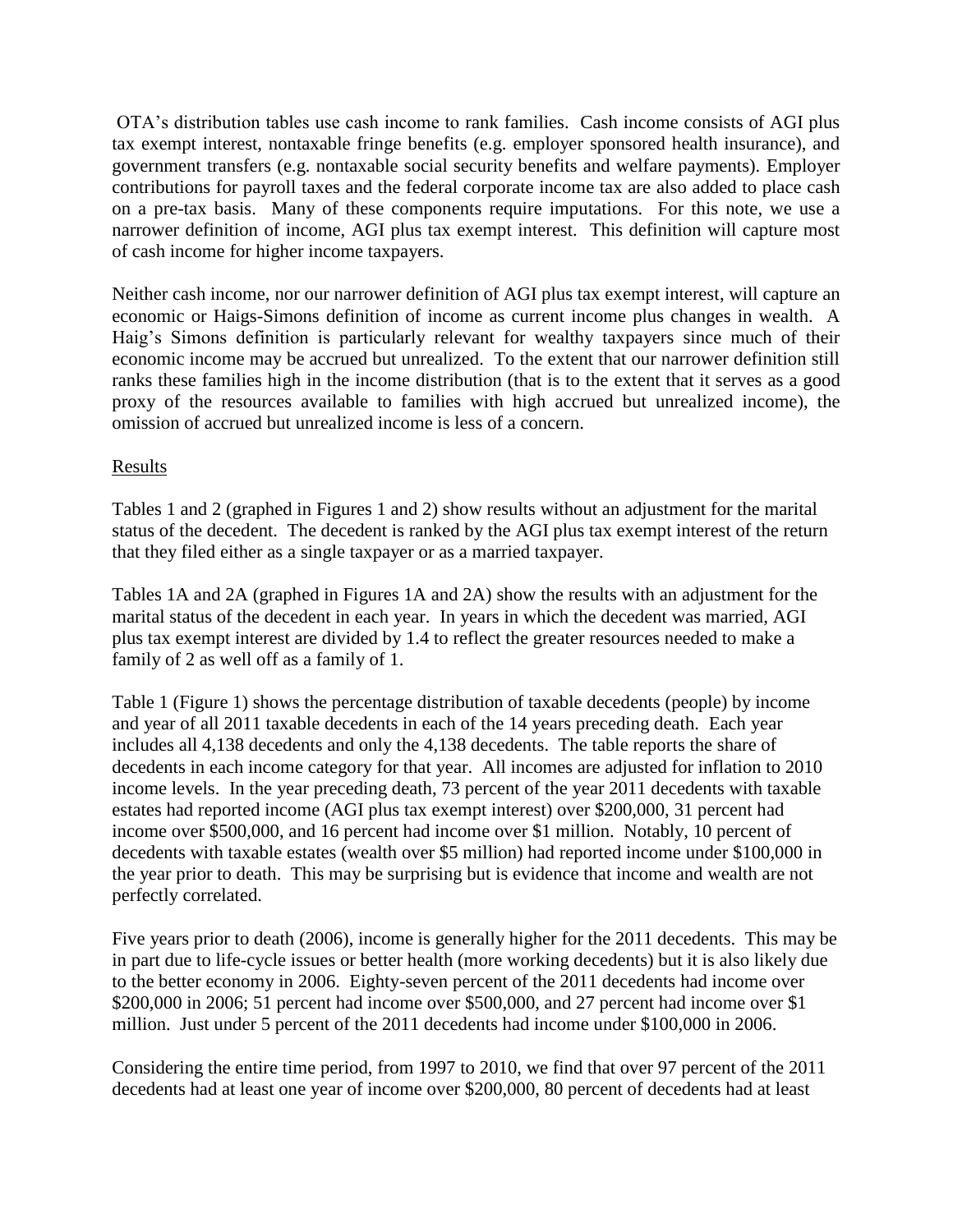one year of income exceeding \$500,000 and 57 percent of decedents had at least one year of income exceeding \$1 million. Less than 1 percent (less than 40) decedents had income under \$100,000 for every year between 1997 and 2010.

Table 2 (Figure 2) shows the percentage distribution of estate tax (dollars) by income and by year of the 2011 tax burden in each of the 14 years preceding death. Each year includes the total tax burden of \$10.8 billion that was paid by the 4,138 taxable estates included in Table 1. As expected, we find the correlation between estate tax burden (amount paid) and income is even higher than the correlation between taxable decedents (counts) and income. Eighty-eight percent of the year 2011 estate tax burden was paid by decedents with reported income over \$200,000 in 2010, 69 percent of the estate tax burden was paid by decedents with income over \$500,000 in 2010, and 50 percent of the burden was paid by decedents with income over \$1 million in 2010.

The most striking result is that 96 percent of the tax burden in 2011 was paid by estates whose decedent had at least one year of income over \$500,000 in the preceding 14 years and 86 percent of the 2011 estate tax burden was paid by decedents with at least one year of income over \$1 million in the preceding 14 years. Treasury's distribution tables rank families by their income in the year prior to death. As shown in Table 2, using income in the year prior to death underestimates the affluence of decedents relative to a measure based on income in earlier years or average income over a number of years.

Tables 1A and 2A (Figures 1A and 2A) show very similar results. Table 1A, reproduces Table 1, except that income has been reduced for years in which the decedent was married. Adjusting for marital status, in the year preceding death, 72 percent of the year 2011 decedents with taxable estates had reported income (AGI plus tax exempt interest) over \$200,000, 30 percent had income over \$500,000, and 14 percent had income over \$1 million. Five years prior to death (2006), 85 percent of the same returns had income over \$200,000; 47 percent had income over \$500,000, and 24 percent had income over \$1 million. Considering the entire time period, we find that 97 percent of decedents had at least one year of income over \$200,000, 78 percent of decedents had at least one year of income exceeding \$500,000 and 53 percent of decedents had at least one year of income exceeding \$1 million.

Table 2A, reproduces Table 2, except that income has been reduced for years in which the decedent was married. Adjusting for marital status, 88 percent of the year 2011 estate tax burden was paid by decedents with reported income over \$200,000 in 2010, 68 percent of the estate tax burden was paid by decedents with income over \$500,000 in 2010, and 49 percent of the burden was paid by decedents with income over \$1 million in 2010. The most striking result is that 95 percent of the tax burden in 2011 was paid by estates whose decedent had at least one year of income over \$500,000 in the preceding 14 years and 84 percent of the 2011 estate tax burden was paid by decedents with at least one year of income over \$1 million in the preceding 14 years.

#### Conclusion

Treasury distribution tables show the distribution of income and federal tax burdens. All Federal taxes are included in Treasury analyses: individual income taxes, corporate income taxes, payroll taxes, excise taxes, customs duties and estate and gift taxes. Treasury includes all Federal taxes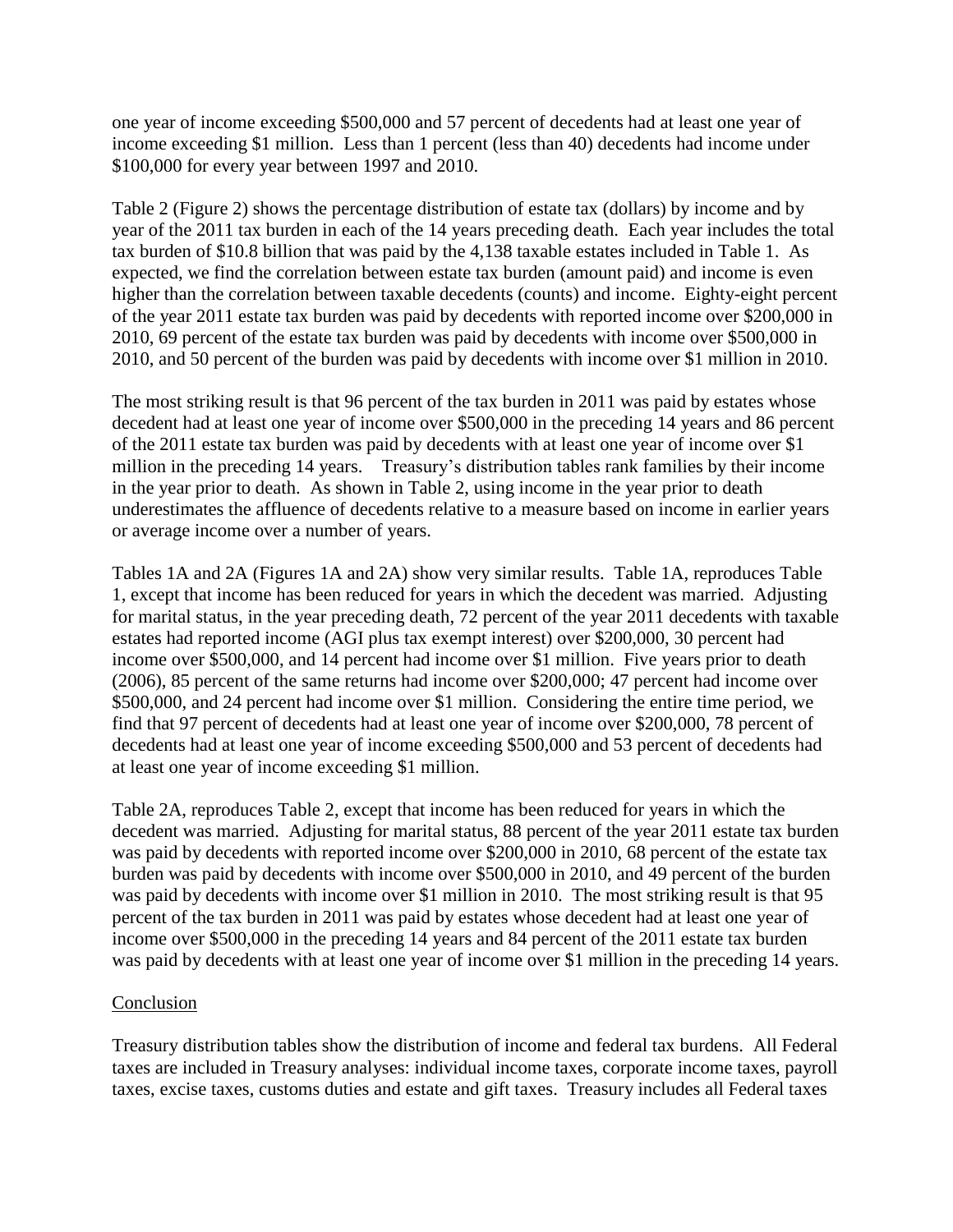in order to present a comprehensive estimate of the total federal tax burden. Treasury's measure of ability to pay is based on current year cash income. Most Federal taxes are based on current year cash income so ranking families by current year cash income is the appropriate measure of ability to pay for most taxes. Estate taxes are the exception.

Estate tax liabilities are determined by a taxpayer's wealth, much of which may be attributable to income accumulated over many years. Treasury distribution analysis uses cash income in the year prior to death to estimate an estate taxpayer's current year cash income. But is cash income in the year prior to death a good proxy for the ability to pay estate taxes? All of the taxable estates in this study had estates in excess of \$5 million. Arguably with the first \$5 million of estate tax exempt, these taxpayers have significant resources but in the year prior to death only 73 percent had income over \$200,000. In comparison, 97 percent had at least one year of income over \$200,000, 81 percent had at least one year of income over \$500,000, and 57 percent had at least one year of income over \$1 million in the 14 years prior to death. We conclude that using cash income in the year prior to death may somewhat understate a decedent's ability to pay estate taxes. Although the ranking of estate tax liabilities may be imperfect, it is still estimated to be a highly progressive tax and one that should be included in the analysis of federal tax burdens.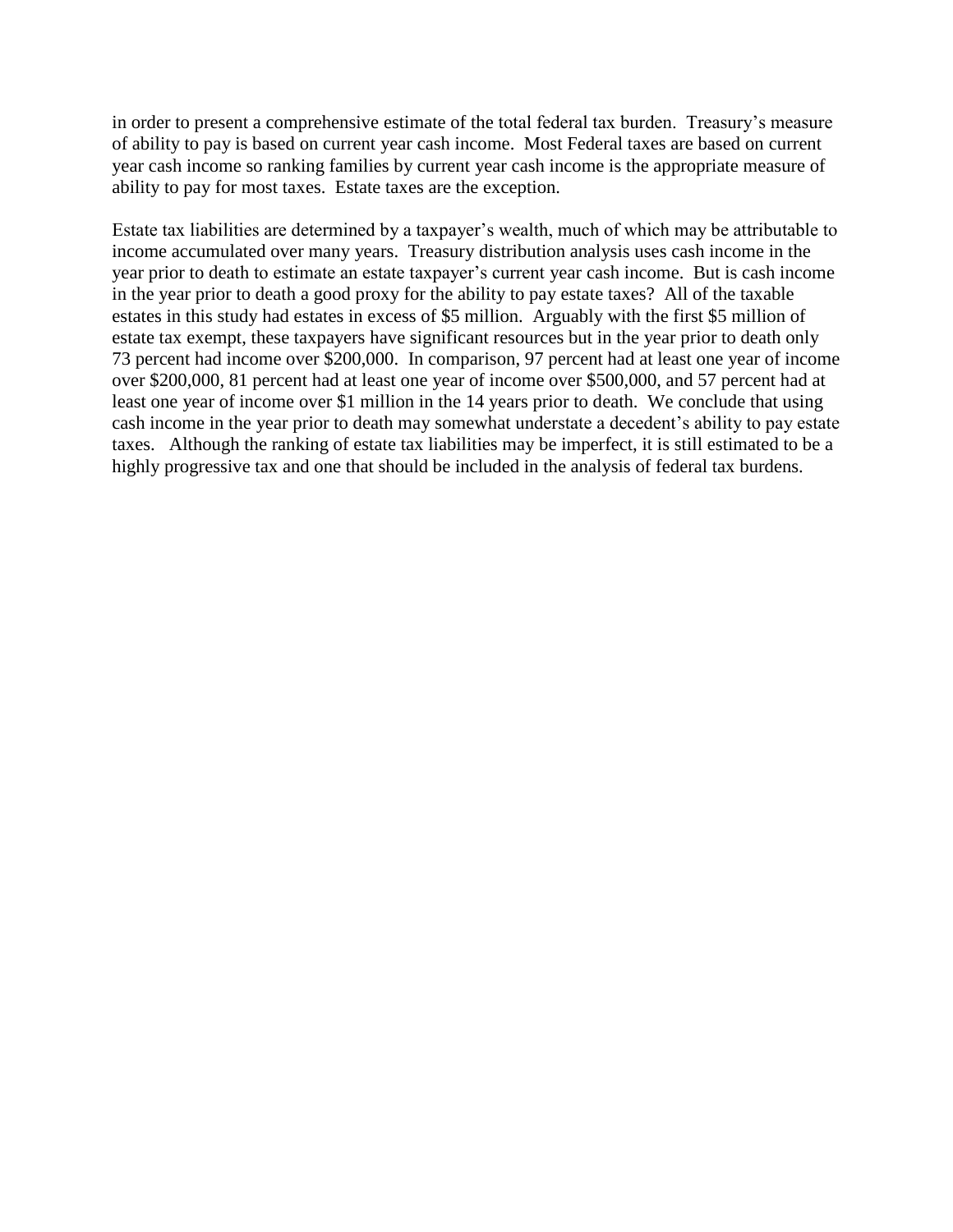| Table 1: Percent Distribution of 2011 Taxable Decedents by Decedent Income by Year (2010 income levels)<br>(Total Number of 2011 Taxable Decedents is 4,138) |       |       |       |       |       |       |       |       |       |       |       |       |       |       |       |
|--------------------------------------------------------------------------------------------------------------------------------------------------------------|-------|-------|-------|-------|-------|-------|-------|-------|-------|-------|-------|-------|-------|-------|-------|
| <b>AGI plus Tax Exempt</b>                                                                                                                                   |       |       |       |       |       |       |       |       |       |       |       |       |       |       | High  |
| <b>Interest</b>                                                                                                                                              | 1997  | 1998  | 1999  | 2000  | 2001  | 2002  | 2003  | 2004  | 2005  | 2006  | 2007  | 2008  | 2009  | 2010  | Year  |
| <b>Negative</b>                                                                                                                                              | 2.0   | 1.8   | 2.0   | 1.5   | 1.9   | 2.2   | 2.3   | 2.4   | 1.6   | 1.4   | 1.1   | 1.9   | 2.8   | 2.7   | 0.1   |
| \$0 to \$50,000                                                                                                                                              | 2.3   | 2.2   | 1.8   | 1.8   | 1.9   | 2.3   | 2.6   | 2.0   | 1.8   | 1.4   | 1.2   | 1.4   | 2.0   | 3.5   | 0.1   |
| \$50,000 to \$100,000                                                                                                                                        | 3.0   | 2.8   | 2.9   | 2.4   | 2.8   | 3.8   | 3.4   | 3.1   | 2.9   | 1.8   | 1.8   | 2.4   | 4.6   | 4.0   | 0.4   |
| \$100,000 to \$200,000                                                                                                                                       | 10.0  | 9.1   | 8.3   | 8.7   | 10.7  | 13.3  | 13.8  | 12.4  | 11.2  | 8.8   | 7.1   | 12.5  | 18.7  | 17.0  | 2.1   |
| \$200,000 to \$500,000                                                                                                                                       | 31.7  | 32.6  | 32.3  | 31.0  | 36.4  | 37.1  | 37.1  | 36.5  | 36.1  | 35.7  | 36.0  | 41.7  | 41.0  | 41.0  | 16.2  |
| \$500,000 to \$1 million                                                                                                                                     | 23.9  | 23.7  | 24.7  | 25.3  | 23.6  | 22.0  | 20.8  | 21.0  | 21.6  | 23.3  | 25.0  | 20.5  | 16.3  | 16.6  | 24.0  |
| \$1 million to \$5 million                                                                                                                                   | 22.6  | 23.1  | 23.0  | 24.4  | 19.0  | 16.5  | 17.0  | 18.5  | 20.3  | 22.6  | 22.1  | 16.0  | 12.7  | 12.6  | 41.7  |
| Over \$5 million                                                                                                                                             | 4.5   | 4.7   | 5.0   | 4.9   | 3.6   | 2.8   | 3.0   | 4.1   | 4.5   | 4.9   | 5.6   | 3.6   | 2.0   | 2.6   | 15.4  |
| <b>Total</b>                                                                                                                                                 | 100.0 | 100.0 | 100.0 | 100.0 | 100.0 | 100.0 | 100.0 | 100.0 | 100.0 | 100.0 | 100.0 | 100.0 | 100.0 | 100.0 | 100.0 |

**Table 1: Percent Distribution of 2011 Taxable Decedents by Decedent Income by Year (2010 income levels)** (Total Number of 2011 Taxable Decedents is 4,138)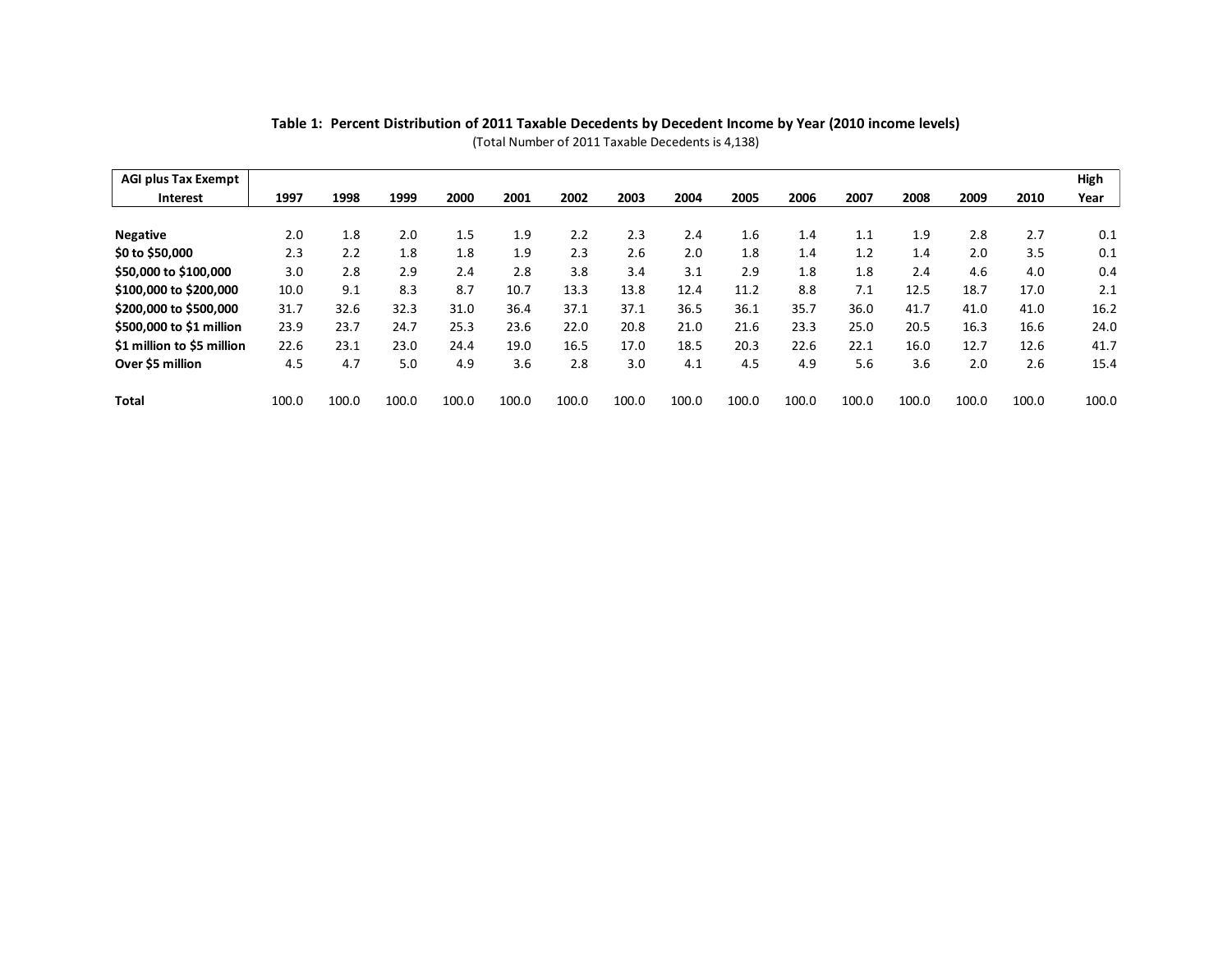| Table 2: Percent Distribution of 2011 Estate Tax Burden by Decedent Income by Year (2010 income levels)<br>(Total 2011 Estate Tax Burden is \$10.8 billion) |       |       |       |       |       |       |       |       |       |       |       |       |       |       |       |
|-------------------------------------------------------------------------------------------------------------------------------------------------------------|-------|-------|-------|-------|-------|-------|-------|-------|-------|-------|-------|-------|-------|-------|-------|
| <b>AGI plus Tax Exempt</b>                                                                                                                                  |       |       |       |       |       |       |       |       |       |       |       |       |       |       | High  |
| <b>Interest</b>                                                                                                                                             | 1997  | 1998  | 1999  | 2000  | 2001  | 2002  | 2003  | 2004  | 2005  | 2006  | 2007  | 2008  | 2009  | 2010  | Year  |
| <b>Negative</b>                                                                                                                                             | 2.8   | 2.0   | 1.8   | 1.3   | 1.5   | 2.9   | 3.4   | 2.6   | 2.0   | 1.6   | 1.5   | 2.9   | 3.1   | 3.6   | 0.1   |
| \$0 to \$50,000                                                                                                                                             | 1.1   | 1.0   | 0.8   | 1.0   | 0.8   | 0.9   | 0.8   | 0.6   | 0.6   | 0.3   | 0.2   | 0.3   | 0.6   | 2.3   | 0.0   |
| \$50,000 to \$100,000                                                                                                                                       | 1.1   | 0.8   | 1.1   | 0.9   | 0.9   | 1.3   | 1.0   | 1.1   | 0.7   | 0.3   | 0.3   | 0.5   | 1.2   | 1.1   | 0.1   |
| \$100,000 to \$200,000                                                                                                                                      | 2.8   | 2.5   | 2.4   | 2.2   | 2.7   | 4.1   | 3.7   | 3.3   | 2.6   | 2.0   | 1.5   | 3.1   | 4.6   | 4.7   | 0.3   |
| \$200,000 to \$500,000                                                                                                                                      | 13.0  | 13.1  | 12.6  | 11.4  | 14.9  | 15.7  | 16.5  | 14.9  | 13.8  | 12.6  | 11.9  | 16.6  | 20.1  | 18.9  | 3.8   |
| \$500,000 to \$1 million                                                                                                                                    | 16.8  | 17.1  | 17.3  | 17.9  | 19.7  | 20.0  | 17.8  | 17.0  | 17.5  | 16.4  | 17.5  | 18.8  | 18.2  | 19.1  | 9.8   |
| \$1 million to \$5 million                                                                                                                                  | 36.8  | 37.4  | 36.9  | 38.3  | 35.1  | 33.2  | 32.3  | 33.4  | 35.5  | 37.7  | 36.0  | 33.1  | 33.6  | 28.1  | 36.4  |
| Over \$5 million                                                                                                                                            | 25.8  | 26.1  | 27.1  | 27.1  | 24.5  | 21.8  | 24.4  | 27.0  | 27.3  | 29.1  | 31.1  | 24.7  | 18.5  | 22.2  | 49.5  |
| <b>Total</b>                                                                                                                                                | 100.0 | 100.0 | 100.0 | 100.0 | 100.0 | 100.0 | 100.0 | 100.0 | 100.0 | 100.0 | 100.0 | 100.0 | 100.0 | 100.0 | 100.0 |

**Table 2: Percent Distribution of 2011 Estate Tax Burden by Decedent Income by Year (2010 income levels)** (Total 2011 Estate Tax Burden is \$10.8 billion)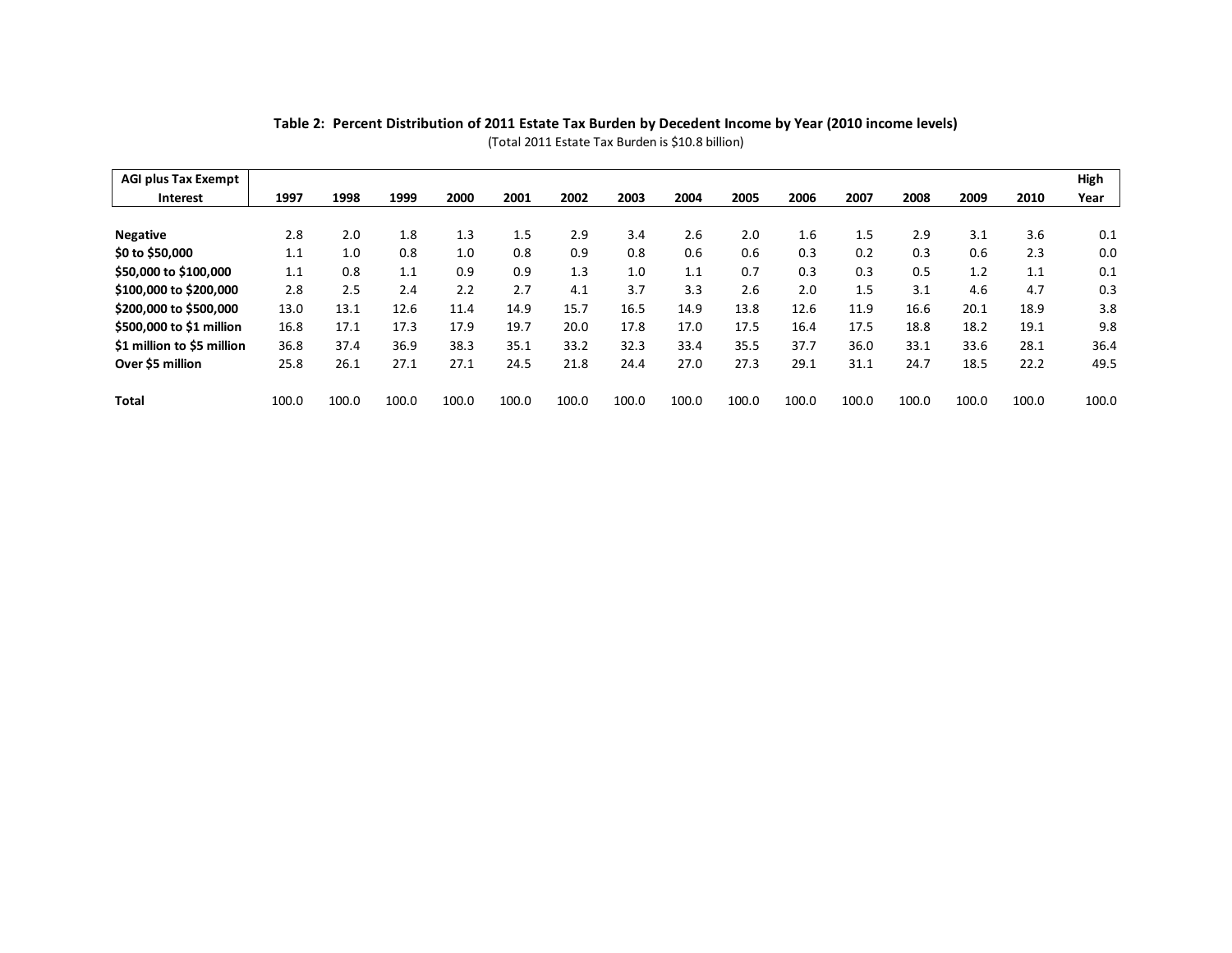| <b>AGI plus Tax Exempt</b>   |       |       |       |       |       |       |       |       |       |       |       |       |       |       |       |
|------------------------------|-------|-------|-------|-------|-------|-------|-------|-------|-------|-------|-------|-------|-------|-------|-------|
| <b>Interest Adjusted for</b> |       |       |       |       |       |       |       |       |       |       |       |       |       |       | High  |
| <b>Marital Status</b>        | 1997  | 1998  | 1999  | 2000  | 2001  | 2002  | 2003  | 2004  | 2005  | 2006  | 2007  | 2008  | 2009  | 2010  | Year  |
| <b>Negative</b>              | 2.0   | 1.8   | 2.0   | 1.5   | 1.9   | 2.2   | 2.3   | 2.4   | 1.6   | 1.4   | 1.1   | 1.9   | 2.8   | 2.7   | 0.1   |
| \$0 to \$50,000              | 2.5   | 2.5   | 2.1   | 2.1   | 2.1   | 2.6   | 2.7   | 2.3   | 2.0   | 1.4   | 1.2   | 1.4   | 2.1   | 3.6   | 0.2   |
| \$50,000 to \$100,000        | 3.9   | 3.4   | 3.6   | 3.0   | 3.6   | 4.6   | 4.6   | 3.7   | 3.4   | 2.2   | 2.1   | 2.7   | 5.1   | 4.3   | 0.6   |
| \$100,000 to \$200,000       | 13.0  | 12.1  | 10.2  | 10.4  | 13.9  | 16.1  | 16.0  | 14.4  | 12.3  | 10.0  | 7.9   | 13.6  | 19.6  | 17.7  | 2.2   |
| \$200,000 to \$500,000       | 35.7  | 36.2  | 35.8  | 34.7  | 38.3  | 39.6  | 38.9  | 38.5  | 39.2  | 37.8  | 38.4  | 43.9  | 41.7  | 41.9  | 19.1  |
| \$500,000 to \$1 million     | 21.7  | 21.8  | 23.6  | 24.4  | 22.0  | 18.8  | 18.8  | 19.7  | 20.0  | 23.1  | 24.4  | 18.9  | 15.7  | 15.7  | 25.3  |
| \$1 million to \$5 million   | 17.8  | 18.3  | 18.9  | 20.1  | 15.2  | 14.0  | 14.1  | 15.6  | 18.0  | 20.0  | 20.0  | 14.7  | 11.4  | 11.8  | 39.4  |
| Over \$5 million             | 3.4   | 3.8   | 3.9   | 3.7   | 2.9   | 2.1   | 2.5   | 3.5   | 3.6   | 4.1   | 4.8   | 2.8   | 1.6   | 2.2   | 13.2  |
| Total                        | 100.0 | 100.0 | 100.0 | 100.0 | 100.0 | 100.0 | 100.0 | 100.0 | 100.0 | 100.0 | 100.0 | 100.0 | 100.0 | 100.0 | 100.0 |

**Table 1A: Percent Distribution of 2011 Taxable Decedents by Decedent Income by Year (2010 income levels)** (Total Number of 2011 Taxable Decedents is 4,138)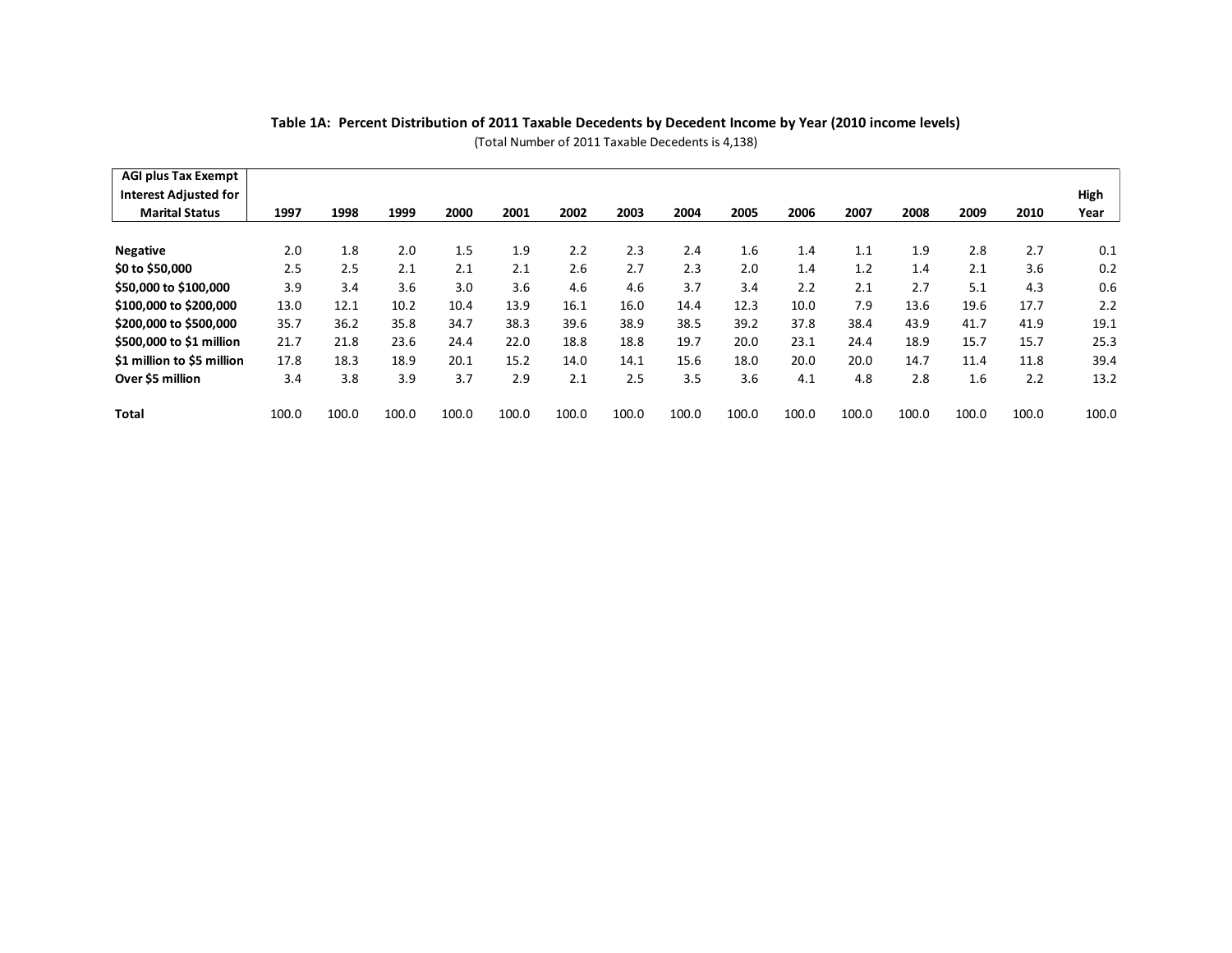| Table 2A: Percent Distribution of 2011 Estate Tax Burden by Decedent Income by Year (2010 income levels)<br>(Total 2011 Estate Tax Burden is \$10.8 billion) |       |       |       |       |       |       |       |       |       |       |       |       |       |       |              |
|--------------------------------------------------------------------------------------------------------------------------------------------------------------|-------|-------|-------|-------|-------|-------|-------|-------|-------|-------|-------|-------|-------|-------|--------------|
| <b>AGI plus Tax Exempt</b><br><b>Interest Adjusted for</b><br><b>Marital Status</b>                                                                          | 1997  | 1998  | 1999  | 2000  | 2001  | 2002  | 2003  | 2004  | 2005  | 2006  | 2007  | 2008  | 2009  | 2010  | High<br>Year |
| <b>Negative</b>                                                                                                                                              | 2.8   | 2.0   | 1.8   | 1.3   | 1.5   | 2.9   | 3.4   | 2.6   | 2.0   | 1.6   | 1.5   | 2.9   | 3.1   | 3.6   | 0.1          |
| \$0 to \$50,000                                                                                                                                              | 1.1   | 1.1   | 1.1   | 1.0   | 0.8   | 1.3   | 1.0   | 0.6   | 0.6   | 0.3   | 0.2   | 0.3   | 0.6   | 2.3   | 0.0          |
| \$50,000 to \$100,000                                                                                                                                        | 1.4   | 1.0   | 1.3   | 1.0   | 1.0   | 1.5   | 1.4   | 1.5   | 0.9   | 0.4   | 0.4   | 0.6   | 1.3   | 1.2   | 0.1          |
| \$100,000 to \$200,000                                                                                                                                       | 4.2   | 3.6   | 3.0   | 2.8   | 3.9   | 4.6   | 4.1   | 3.6   | 2.9   | 2.4   | 1.5   | 3.5   | 4.9   | 4.8   | 0.3          |
| \$200,000 to \$500,000                                                                                                                                       | 15.9  | 15.8  | 14.9  | 13.7  | 17.1  | 18.8  | 19.2  | 17.1  | 15.9  | 13.9  | 13.2  | 18.5  | 21.0  | 20.0  | 4.5          |
| \$500,000 to \$1 million                                                                                                                                     | 17.4  | 17.5  | 18.5  | 18.8  | 21.3  | 19.5  | 17.7  | 17.6  | 17.8  | 17.3  | 17.7  | 18.4  | 18.7  | 19.1  | 11.1         |
| \$1 million to \$5 million                                                                                                                                   | 34.7  | 35.1  | 35.7  | 38.1  | 32.3  | 31.4  | 31.0  | 32.0  | 34.7  | 36.7  | 35.4  | 32.9  | 32.8  | 27.8  | 38.1         |
| Over \$5 million                                                                                                                                             | 22.4  | 24.0  | 23.9  | 23.4  | 22.1  | 20.0  | 22.3  | 25.0  | 25.1  | 27.4  | 29.8  | 23.1  | 17.6  | 21.2  | 45.7         |
| Total                                                                                                                                                        | 100.0 | 100.0 | 100.0 | 100.0 | 100.0 | 100.0 | 100.0 | 100.0 | 100.0 | 100.0 | 100.0 | 100.0 | 100.0 | 100.0 | 100.0        |

# (Total 2011 Estate Tax Burden is \$10.8 billion)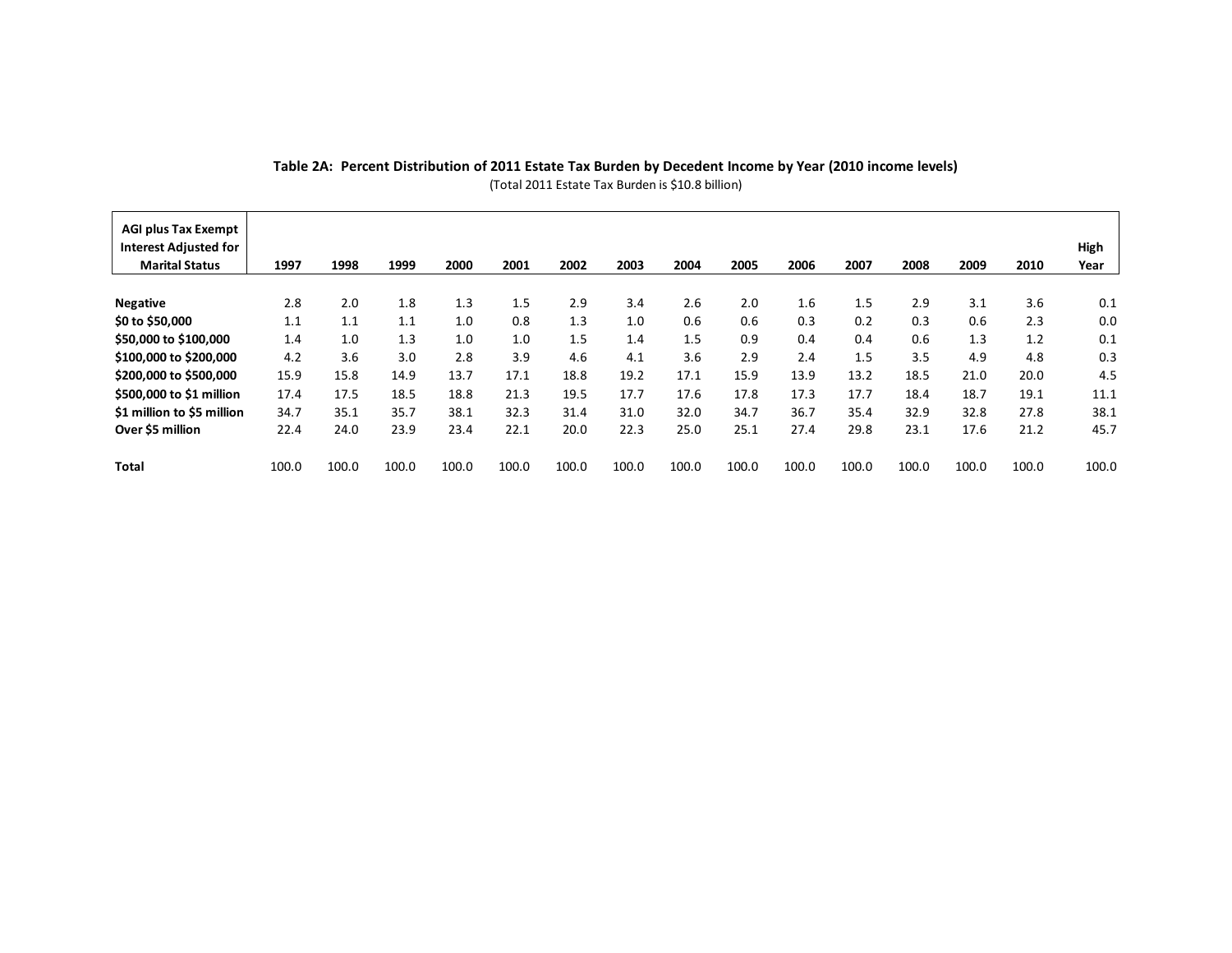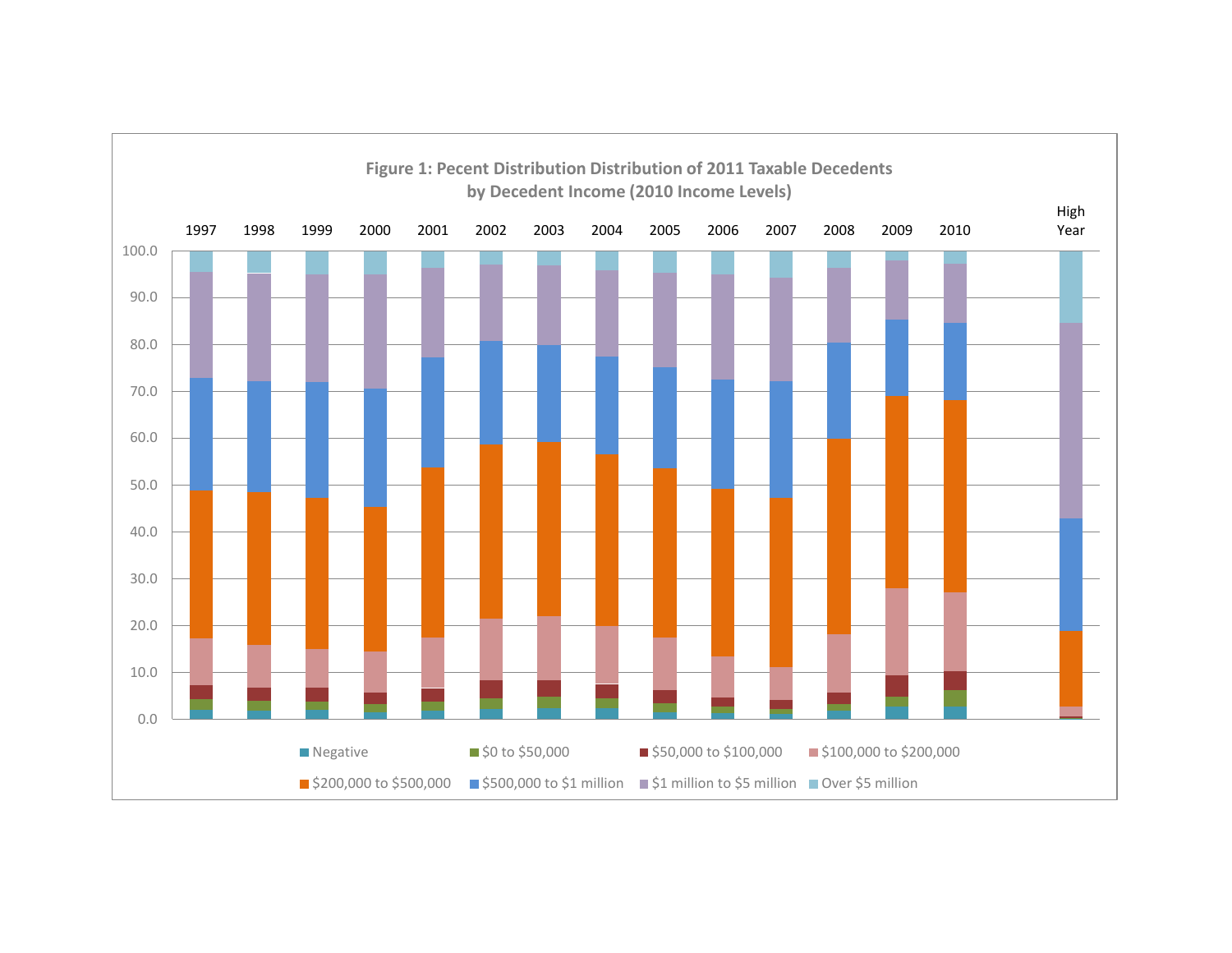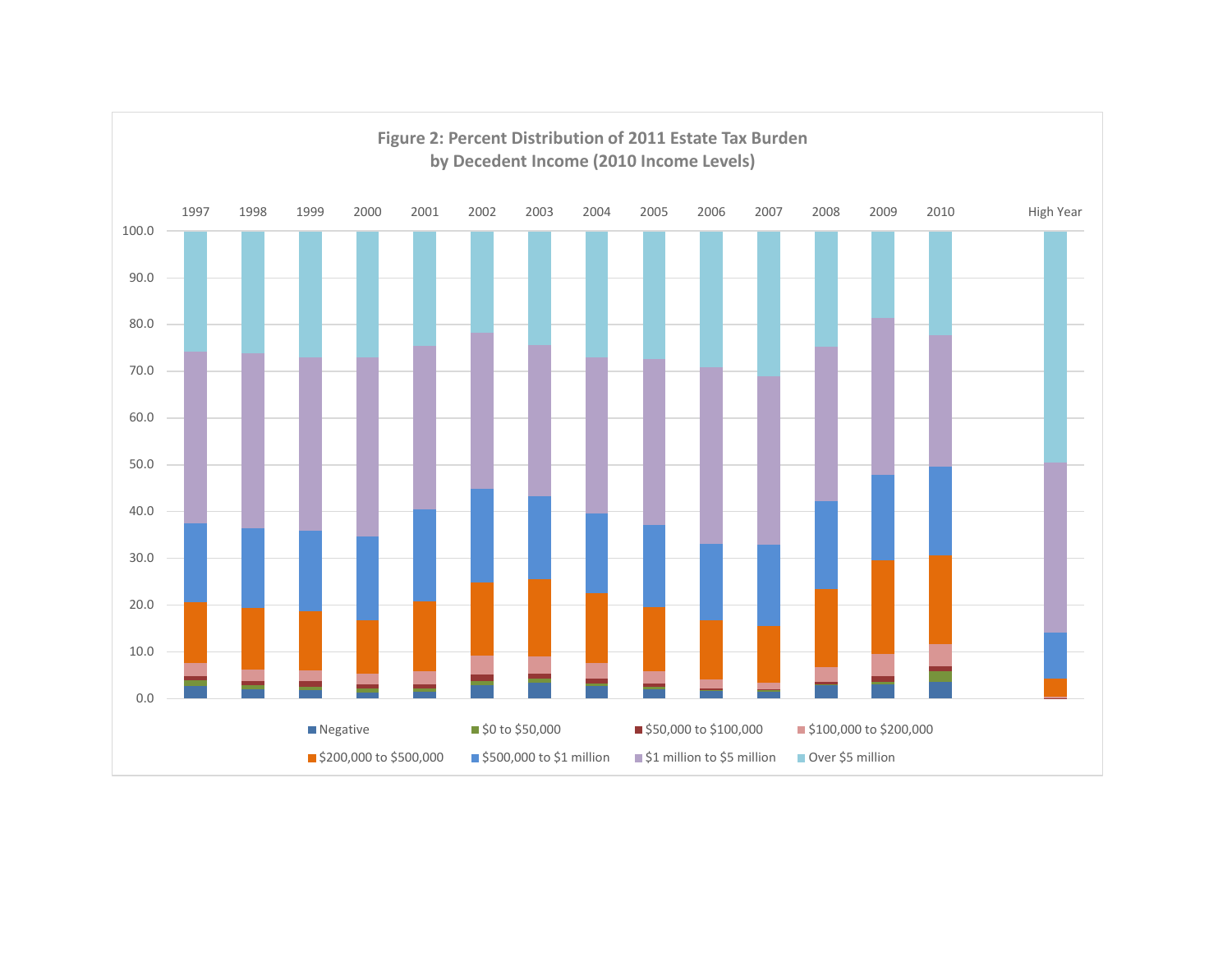